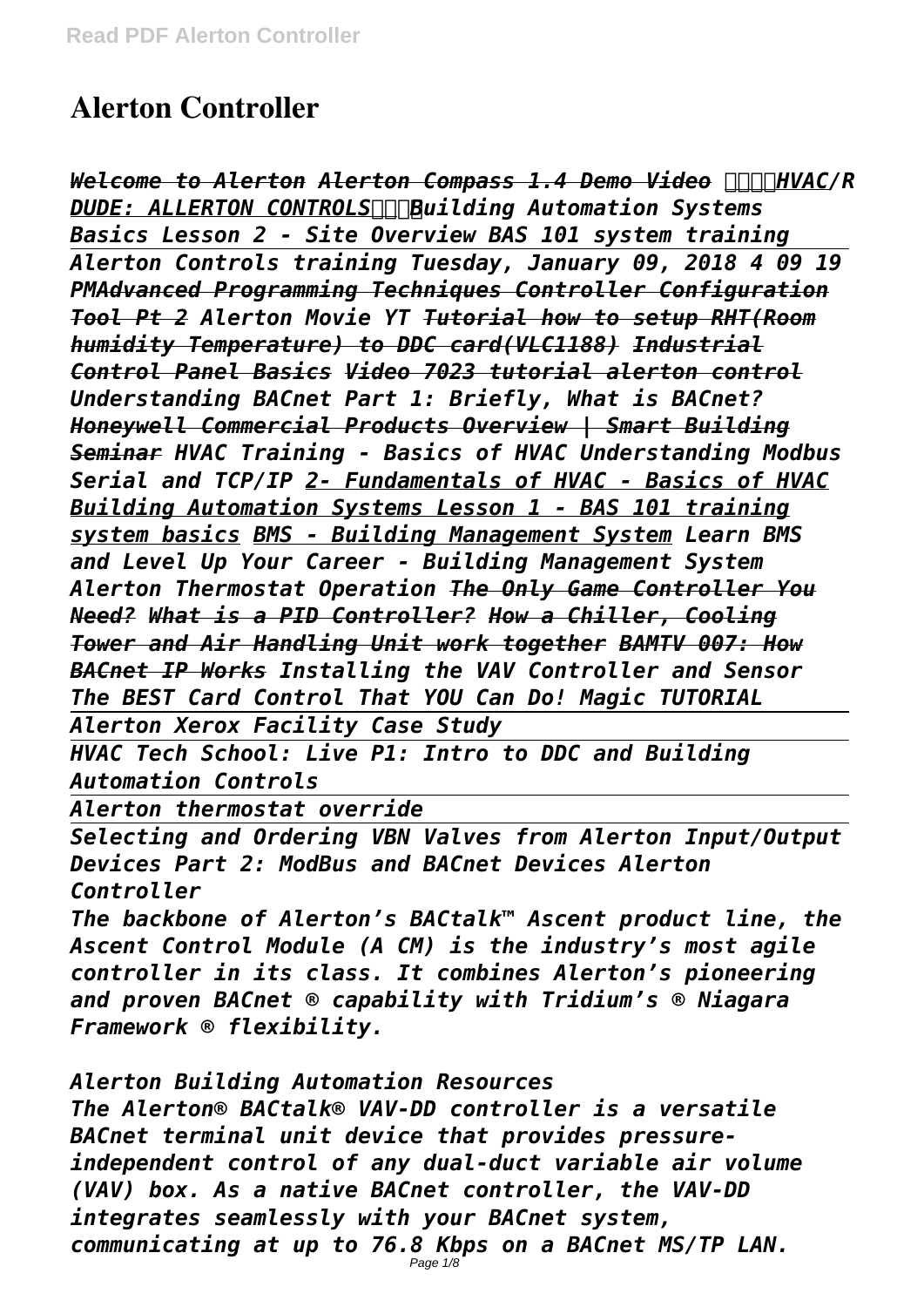## *Field Controller - Alerton*

*Elevate your level of control with the Ascent Control Module (ACM) The backbone of Alerton's Ascent product line, the Ascent Control Module (ACM) is the industry's most agile controller in its class. It combines Alerton's pioneering and proven BACnet prowess with Tridium's Niagara Framework® flexibility.*

## *Alerton Ascent Control Module*

*Designed specifically for larger, more complex point applications, Alerton's intelligent BACnet programmable controllers perform global control strategies on a peer-topeer basis for an entire facility or multiple sites. These devices integrate seamlessly with third-party building systems such as fire alarm, access management and lighting.*

## *BACtalk Product Line - Alerton*

*Alerton's VLC-444 is a BACnet field controller designed for next-generation fan-coil units that include variable speed fan control and other features typically found in EMC or EC-DC fan-coil units. In international markets, EMC fan coils are proving to generate significant energy savings and meet local legislation that mandates low energy ...*

## *VLC-444 - Alerton*

*The Alerton® BACtalk® VLC-1188 is a versatile, fully programmable logic controller designed for central plant systems, air handling units, clean rooms, fume hoods, large terminal units, and similar control and process equipment.*

## *VLC-1188 - Alerton*

*The Alerton® BACtalk® VAV-DD7 controller is a versatile BACnet-compliant terminal unit device that provides pressure-independent control of any dual-duct variable air volume (VAV) box. Three hot-switched outputs and four ground-switched triacs make the VAV-DD7 ideally suited for applications with auxiliary equipment. VAV-DD7—4 inputs, 2 flow transducers, 7 binary outputs, 3 hot switching ...*

## *VAV-DD7 - Alerton*

*The AZW-5000 offers the ability to locate Alerton VisualLogic controllers (VLCs) up to 200 feet away from the* Page 2/8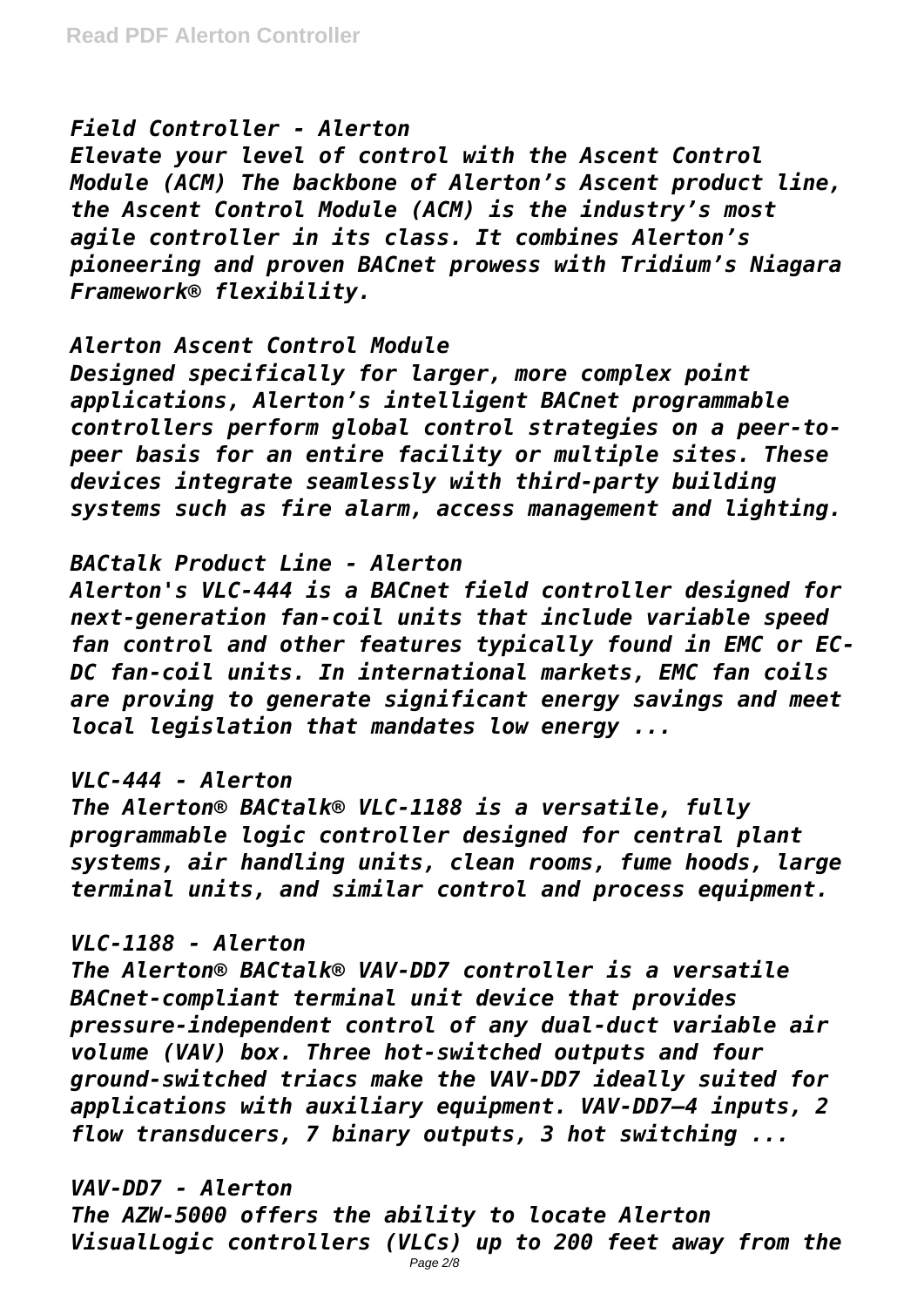*nearest wired or wireless connection point. Three or more AZW-5000s make up a wireless mesh network. Each AZW-5000 on that network supports an MS/TP network with one or more unitary controllers (VLC, VLD, VAV, or MS/TP Microset).*

*AZW-5000 Wireless System - Alerton The Alerton Dealer Locator displays only North America and Canada. For international dealer information, please visit our contacts page.*

*Dealer Locator - Alerton Building Automation Resources Ascent Control Module is unlike any other controller in its class, featuring Alerton's pioneering BACnet ® combined with the flexibility of Tridium's ® Niagara Framework ®.*

*Alerton | Control Solutions Inc.*

*Set the standard for building control. Alerton has pioneered innovative building management for decades. From BACnet to AI integration, we help buildings like yours lead the way. PRODUCT SPOTLIGHT. Take building performance to the peak. The Alerton Ascent line provides an advanced, flexible building management foundation that can be tailored to your specific needs. SOLUTIONS & APPLICATIONS ...*

*Alerton Building Automation | Honeywell Building Technologies Alerton (sometimes misspelled "Allerton") is a United States company based in Lynnwood, Washington. It is a manufacturer of building automation systems for heating, ventilation and air conditioning HVAC equipment.*

## *Alerton - Wikipedia*

*Alerton Controllers DDC HVAC Control - HVAC DDC control has become an integral part building automation systems. Modern DDC HVAC Control is state of the art computer-controlled systems which add efficiency to the system. These Alerton controllers are used to monitor and control an air handling unit for a large building.*

*Alerton Controllers DDC HVAC Control Learning BAS 101 Alerton Alerton TX-VAV Controller. Regular price \$218.00 Sale price \$1,273.00 FREE Shipping. Quantity. Add to Cart*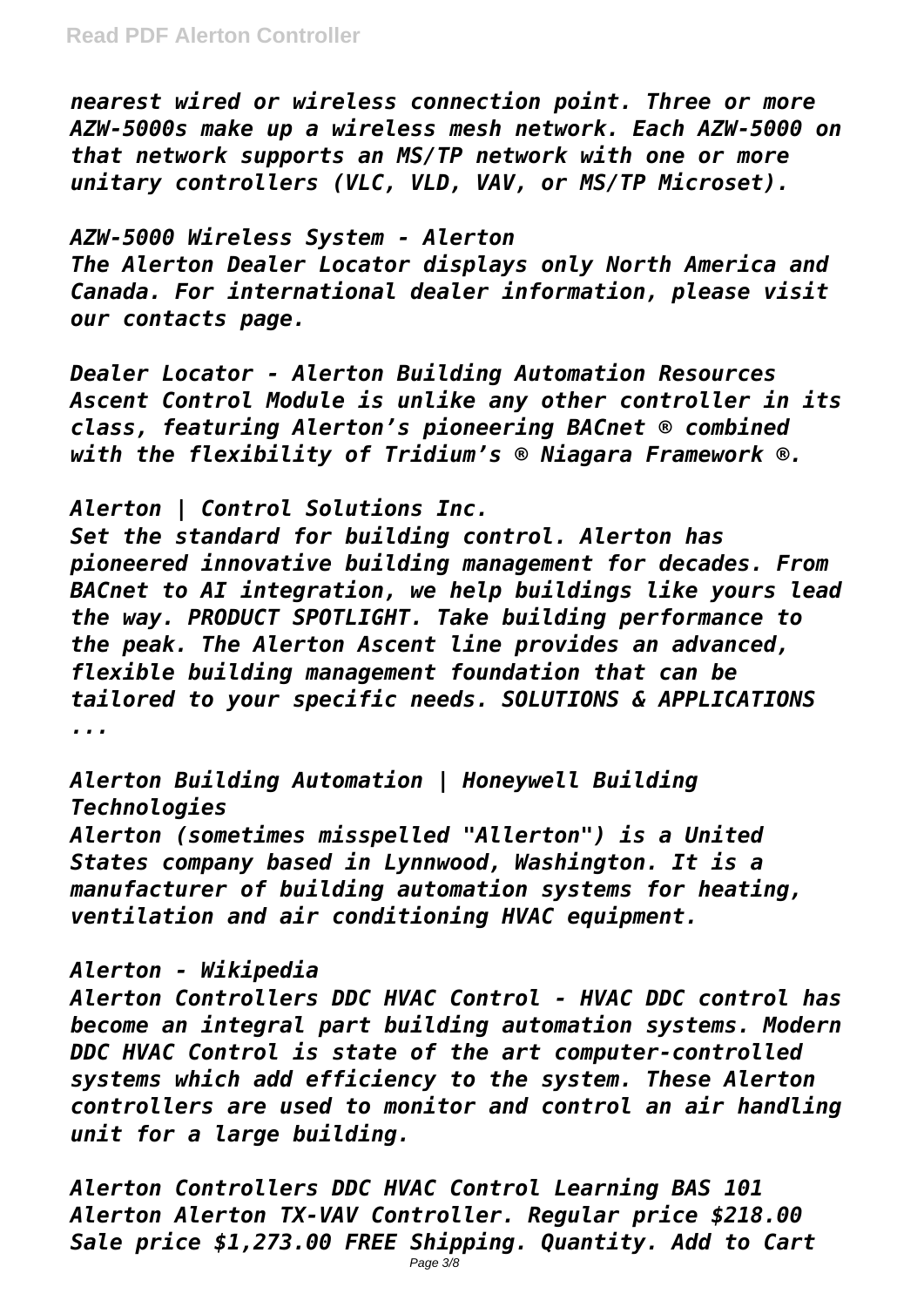*CERTIFIED PRE-OWNED; HVAC CONTROLLER ...*

*Alerton TX-VAV Controller – Value Controls Leading Edge Automation/Alerton Australia is a Professional Service Provider, specialising in the provision of building automation and energy management services, providing world class expertise in delivering projects to control, monitor and manage the built environment.*

*Leading Edge Automation/Alerton Australia Alerton Controllers Alerton manufactures a line of low-cost BACnet MS/TP controllers that can be accessible from BACnet/IP once the BASrouter is in place. Although there are several controller models, the information in the application note should be applicable to each model.*

*Using the BASrouter with an Alerton Controller MODEL: DESCRIPTION: LIST: USED: BCM-MDM: BCM-MS/TP: BCM-TUX: BT-Viewport: Operator Terminal: \$2,701.00: BTI-S: \$13,000.00: EXP-10120: Control module for VLCP: \$1,902.00*

*ALERTON CONTROLLERS - AB Controls, LLC Alerton Automated Logic CSI Control Systems Ecobee Honeywell Johnson Controls Siebe TAC Trane About Us +-About Us Warranty & Return Policy Shipping Policy Blog Contact Us 800-584-9901 Sign In ...*

*Value Controls - Certified Pre-Owned HVAC & EMS Controls CERTIFIED PRE-OWNED CONTROLLER HIGH PERFORMANCE 4AMP 24VAC RS485/LAN IBEX/TUX DDC CONTROLLER Documents No documentation available. Free Standard Shipping | Call Us for Bulk Order Pricing Sign In; or; Sign Up; Cart 0. Search. Free Standard Shipping Call Us for Bulk Order Pricing Menu Cart 0. Home Products +-All Products All Brands Top Brands +-Alerton Automated Logic CSI Control Systems Ecobee ...*

*Alerton APEX-LT – Value Controls Alerton has a wide range of intelligent BACnet controllers which are programmable and able to support a large range of applications. Each controller makes use of Alerton's VisualLogic®programming language.*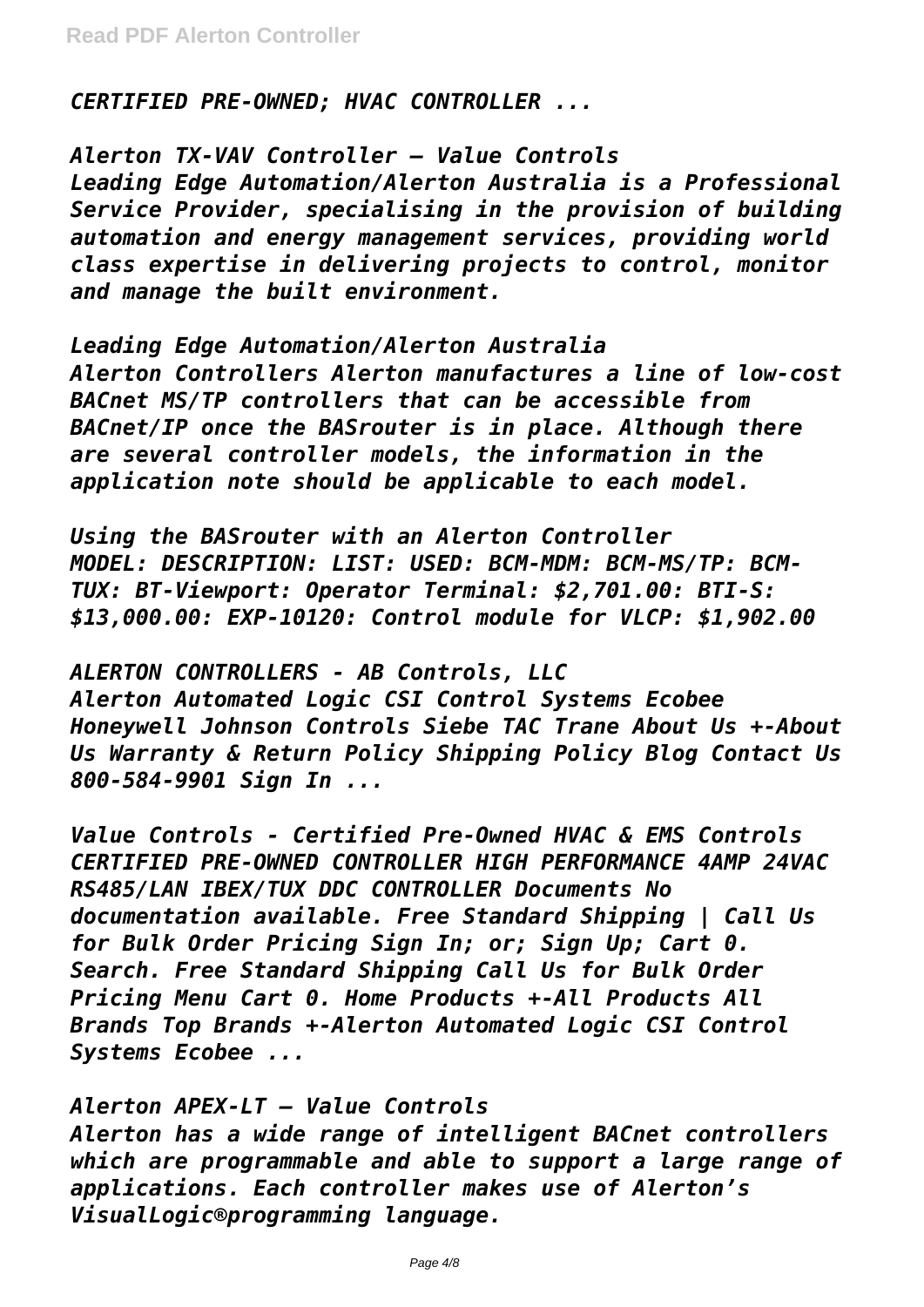**Welcome to Alerton Alerton Compass 1.4 Demo Video <b>ANAIVAC/R** *DUDE: ALLERTON CONTROLSBuilding Automation Systems Basics Lesson 2 - Site Overview BAS 101 system training Alerton Controls training Tuesday, January 09, 2018 4 09 19 PMAdvanced Programming Techniques Controller Configuration Tool Pt 2 Alerton Movie YT Tutorial how to setup RHT(Room humidity Temperature) to DDC card(VLC1188) Industrial Control Panel Basics Video 7023 tutorial alerton control Understanding BACnet Part 1: Briefly, What is BACnet? Honeywell Commercial Products Overview | Smart Building Seminar HVAC Training - Basics of HVAC Understanding Modbus Serial and TCP/IP 2- Fundamentals of HVAC - Basics of HVAC Building Automation Systems Lesson 1 - BAS 101 training system basics BMS - Building Management System Learn BMS and Level Up Your Career - Building Management System Alerton Thermostat Operation The Only Game Controller You Need? What is a PID Controller? How a Chiller, Cooling Tower and Air Handling Unit work together BAMTV 007: How BACnet IP Works Installing the VAV Controller and Sensor The BEST Card Control That YOU Can Do! Magic TUTORIAL* 

*Alerton Xerox Facility Case Study*

*HVAC Tech School: Live P1: Intro to DDC and Building Automation Controls*

*Alerton thermostat override*

*Selecting and Ordering VBN Valves from Alerton Input/Output Devices Part 2: ModBus and BACnet Devices Alerton Controller*

*The backbone of Alerton's BACtalk™ Ascent product line, the Ascent Control Module (A CM) is the industry's most agile controller in its class. It combines Alerton's pioneering and proven BACnet ® capability with Tridium's ® Niagara Framework ® flexibility.*

*Alerton Building Automation Resources*

*The Alerton® BACtalk® VAV-DD controller is a versatile BACnet terminal unit device that provides pressureindependent control of any dual-duct variable air volume (VAV) box. As a native BACnet controller, the VAV-DD integrates seamlessly with your BACnet system, communicating at up to 76.8 Kbps on a BACnet MS/TP LAN.*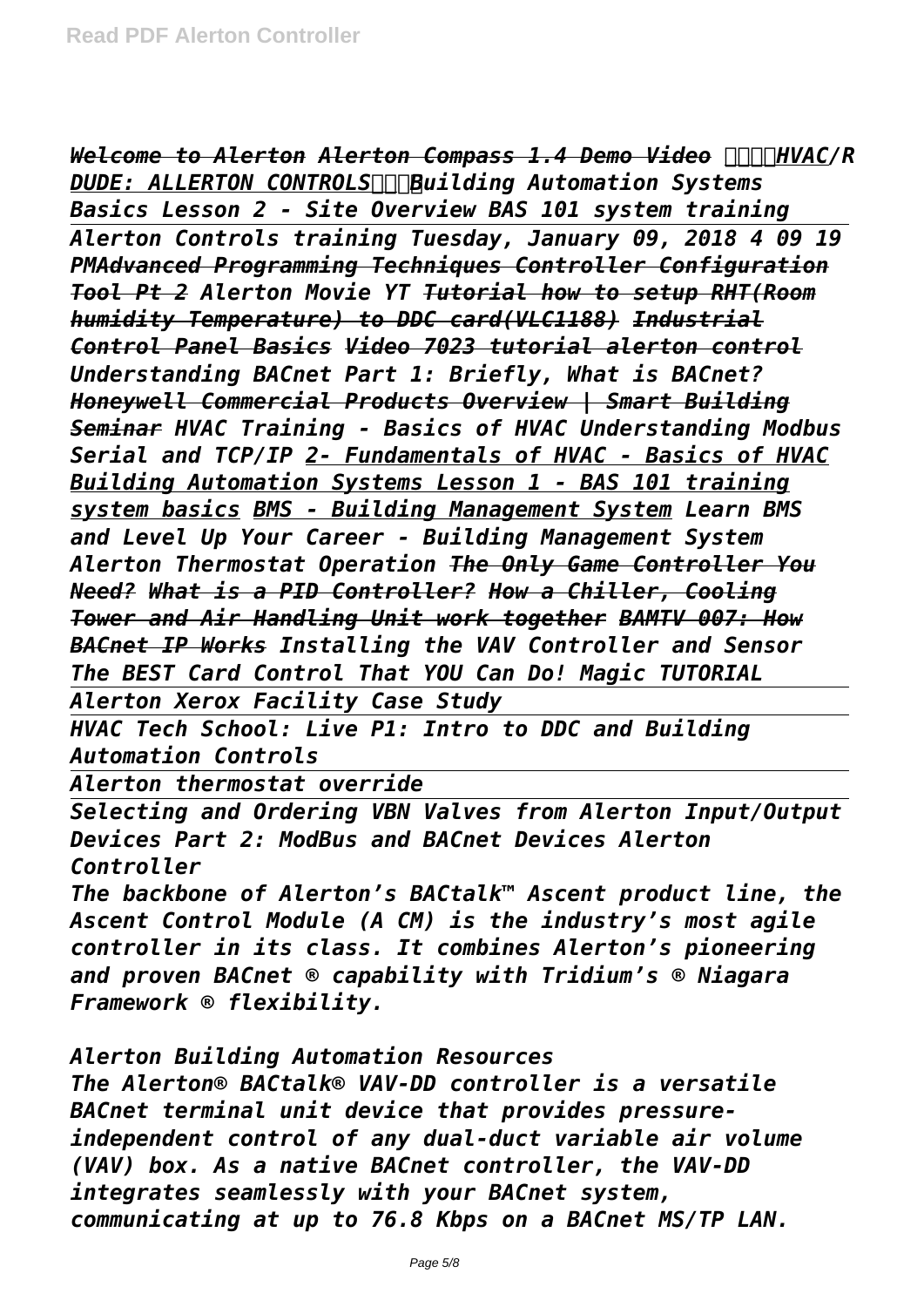## *Field Controller - Alerton*

*Elevate your level of control with the Ascent Control Module (ACM) The backbone of Alerton's Ascent product line, the Ascent Control Module (ACM) is the industry's most agile controller in its class. It combines Alerton's pioneering and proven BACnet prowess with Tridium's Niagara Framework® flexibility.*

## *Alerton Ascent Control Module*

*Designed specifically for larger, more complex point applications, Alerton's intelligent BACnet programmable controllers perform global control strategies on a peer-topeer basis for an entire facility or multiple sites. These devices integrate seamlessly with third-party building systems such as fire alarm, access management and lighting.*

## *BACtalk Product Line - Alerton*

*Alerton's VLC-444 is a BACnet field controller designed for next-generation fan-coil units that include variable speed fan control and other features typically found in EMC or EC-DC fan-coil units. In international markets, EMC fan coils are proving to generate significant energy savings and meet local legislation that mandates low energy ...*

## *VLC-444 - Alerton*

*The Alerton® BACtalk® VLC-1188 is a versatile, fully programmable logic controller designed for central plant systems, air handling units, clean rooms, fume hoods, large terminal units, and similar control and process equipment.*

## *VLC-1188 - Alerton*

*The Alerton® BACtalk® VAV-DD7 controller is a versatile BACnet-compliant terminal unit device that provides pressure-independent control of any dual-duct variable air volume (VAV) box. Three hot-switched outputs and four ground-switched triacs make the VAV-DD7 ideally suited for applications with auxiliary equipment. VAV-DD7—4 inputs, 2 flow transducers, 7 binary outputs, 3 hot switching ...*

## *VAV-DD7 - Alerton*

*The AZW-5000 offers the ability to locate Alerton VisualLogic controllers (VLCs) up to 200 feet away from the nearest wired or wireless connection point. Three or more*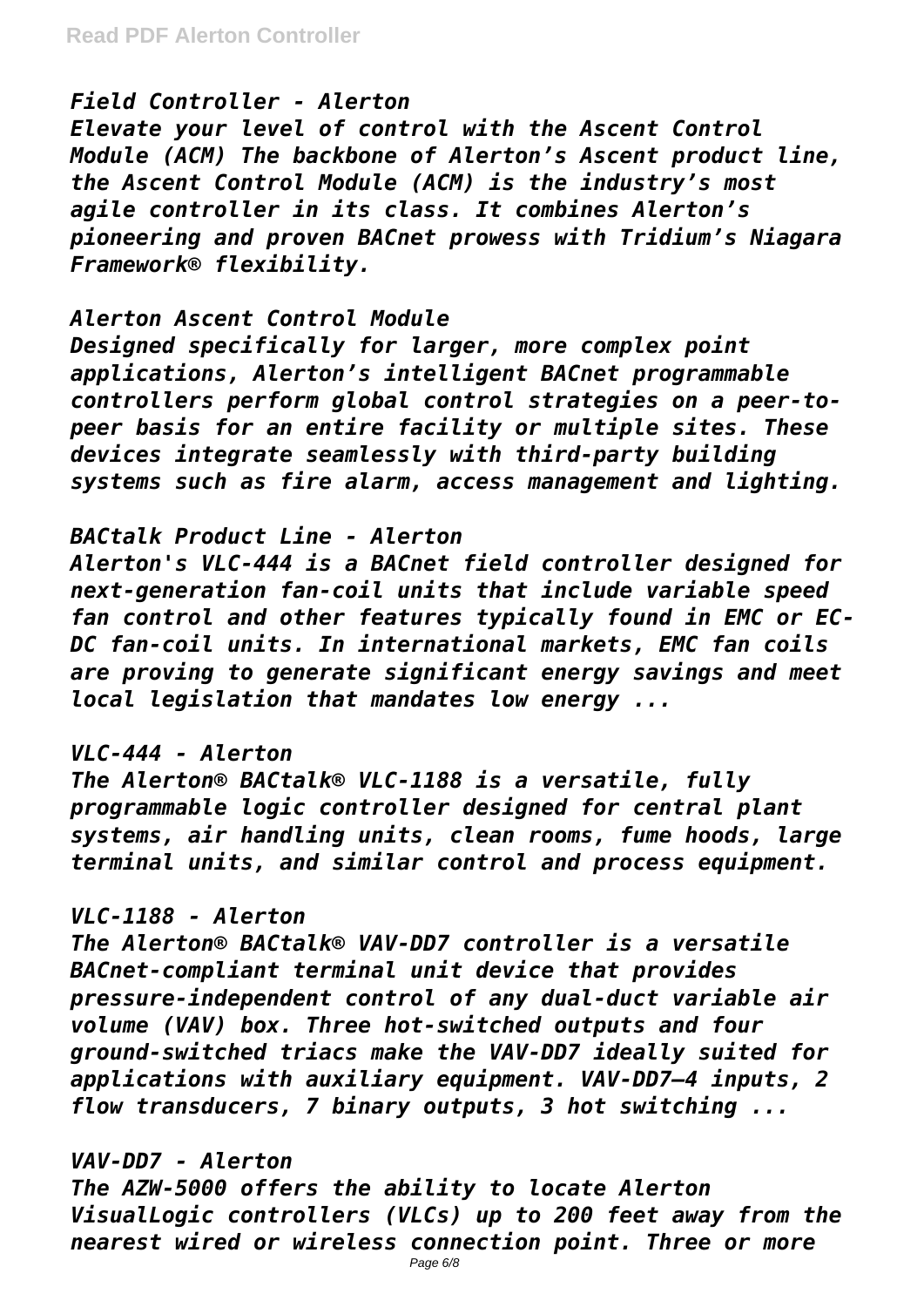*AZW-5000s make up a wireless mesh network. Each AZW-5000 on that network supports an MS/TP network with one or more unitary controllers (VLC, VLD, VAV, or MS/TP Microset).*

*AZW-5000 Wireless System - Alerton The Alerton Dealer Locator displays only North America and Canada. For international dealer information, please visit our contacts page.*

*Dealer Locator - Alerton Building Automation Resources Ascent Control Module is unlike any other controller in its class, featuring Alerton's pioneering BACnet ® combined with the flexibility of Tridium's ® Niagara Framework ®.*

# *Alerton | Control Solutions Inc.*

*Set the standard for building control. Alerton has pioneered innovative building management for decades. From BACnet to AI integration, we help buildings like yours lead the way. PRODUCT SPOTLIGHT. Take building performance to the peak. The Alerton Ascent line provides an advanced, flexible building management foundation that can be tailored to your specific needs. SOLUTIONS & APPLICATIONS ...*

*Alerton Building Automation | Honeywell Building Technologies*

*Alerton (sometimes misspelled "Allerton") is a United States company based in Lynnwood, Washington. It is a manufacturer of building automation systems for heating, ventilation and air conditioning HVAC equipment.*

# *Alerton - Wikipedia*

*Alerton Controllers DDC HVAC Control - HVAC DDC control has become an integral part building automation systems. Modern DDC HVAC Control is state of the art computer-controlled systems which add efficiency to the system. These Alerton controllers are used to monitor and control an air handling unit for a large building.*

*Alerton Controllers DDC HVAC Control Learning BAS 101 Alerton Alerton TX-VAV Controller. Regular price \$218.00 Sale price \$1,273.00 FREE Shipping. Quantity. Add to Cart CERTIFIED PRE-OWNED; HVAC CONTROLLER ...*